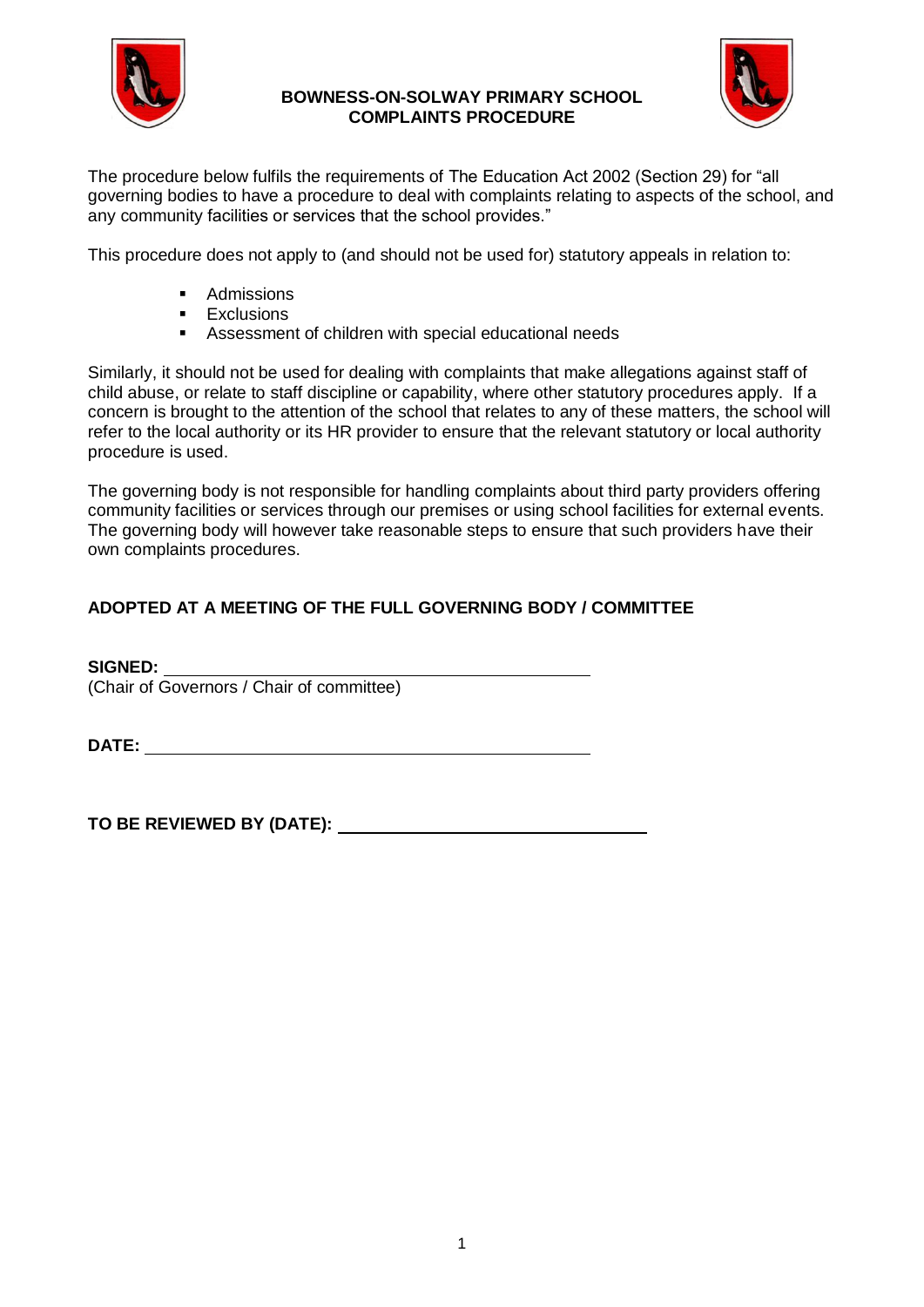### **BOWNESS-ON-SOLWAY PRIMARY SCHOOL COMPLAINTS PROCEDURE**

## **A STATEMENT FOR PARENTS, CARERS AND OTHER USERS OF SCHOOL SERVICES**

We very much hope that you and your child will be very happy at our school, and that any concerns that may arise are dealt with swiftly by our staff.

However, we recognise that there may be an occasion when you are not entirely happy with an aspect of the service that we provide, and that you want the school to deal with your concern through a more formal process. This procedure sets out what the school will do if you wish to raise that concern informally, or make a formal complaint.

#### **Who can raise a concern or make a complaint?**

Anyone who has dealings with the school can use this procedure, whether a pupil, a parent or carer, a visitor, a neighbour, or a provider of a service to the school. If you wish to raise a concern or complain on someone else's behalf, the school will usually only deal with this if the person on whose behalf you are complaining is unable to do so for themselves. If this is the case, we may be able to assist you to obtain support from a local advocacy service, such as [People First.](http://www.peoplefirstcumbria.org.uk/)

#### **How will my concern or complaint be handled?**

Our procedure has three stages:

- 1. Responding to concerns
- 2. Investigating complaints
- 3. Appeal to the governing body

At any point in the handling of your complaint, there is also the possibility of a 'resolution' meeting. The school will try to deal with your complaint as quickly as possible. If you have concerns about the time being taken, you should raise this with the Clerk to the governing body.

We expect concerns and complaints to be brought to the attention of the school as quickly as possible. Complaints notified to the school after three months from the date of any incident will usually be ruled 'out of time', unless there are exceptional circumstances. The school may escalate a concern to a complaint in order to speed up the resolution of the issue.

If you report any of the concerns in the list below, we will need to refer to the local authority or other adviser to ensure that the relevant statutory or local authority procedure is used.

- the admission of your child
- the exclusion of your child
- local authority processes for assessing children with special educational needs
- allegations against staff of child abuse or other disciplinary matters

### 1. Responding to concerns

If your concern is about something that a person has or has not done, for example a member of staff, the Headteacher, a governor, or a volunteer, you should make an arrangement through the school office to discuss the concern with that person or their manager. If your concern is about an aspect of school practice or policy, you should contact the Headteacher. We want to respond to your concern as quickly as possible, but it may not be possible to arrange an immediate meeting: an appointment within a few days may be necessary. Please do not approach staff while they are 'on duty'.

We can reassure you that most concerns are usually resolved at this stage. We will give you a verbal response, usually within 5 school days and confirm this in writing.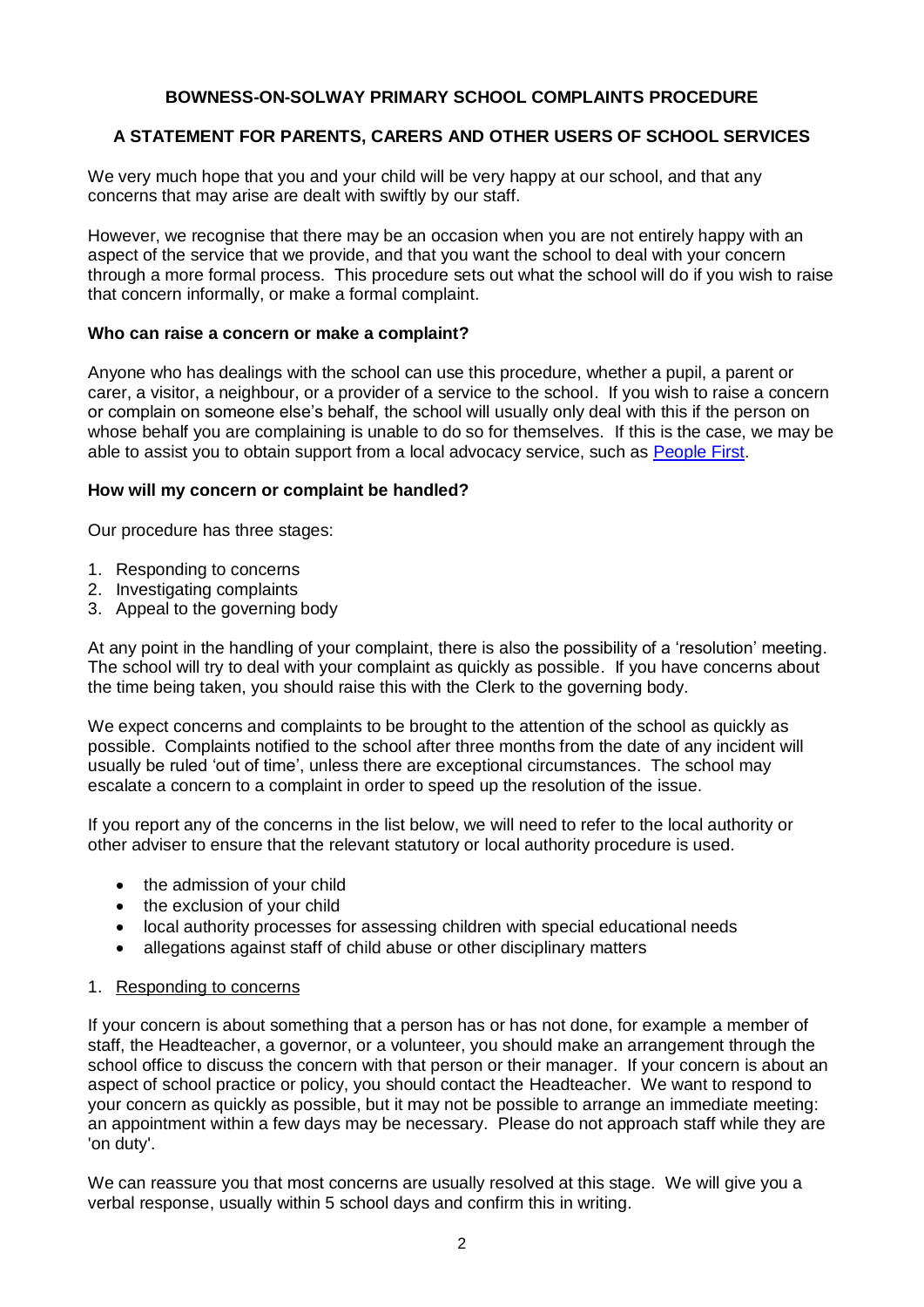### 2. Investigating complaints

If you remain dissatisfied by our response to your concern, then you should make a formal complaint in writing to the Headteacher, even if you have already met and discussed the concern. If you need help to set out your complaint in writing, the school will arrange for this for you. All letters should be sent to the school address, marked 'Confidential: for immediate attention'. The Headteacher will arrange for the complaint to be investigated. If your complaint is about the Headteacher, you should contact the Chair of Governors who will arrange for it to be investigated by a nominated member of the governing body. If your complaint is about the Chair of Governors, you should contact the Clerk to the governing body, who will make the arrangement. In all cases,

- state that you are making a complaint
- give specific details
- say what you want the school to do to put things right

The Headteacher, staff member or governor nominated to investigate and respond to your complaint will,

- Contact you and arrange to meet or discuss the complaint and confirm with you, what will be investigated;
- Review any documents and meet with relevant staff and/or witnesses (though governors will not usually interview children);
- Seek and consider independent advice, such as from the local authority;
- Write a response letter with a decision and explain how to make any appeal.

Please be aware that if your complaint alleges misconduct by a member of staff, the school must use a separate procedure which is confidential to the employer and employee. You will not normally be given any details of the outcome and the right of appeal does not apply.

This process should take no longer than 10 school days (from the date the school acknowledges receipt of the complaint.) If there is likely to be a delay, the investigator should contact you again to explain why and indicate a new timescale.

### 3. Appeal to the governing body

If you remain dissatisfied with the outcome of the investigation, you may appeal to the governing body. The Chair of Governors (or the Clerk) will arrange for a panel of governors to consider your appeal. The letter giving the school's decision following the investigation will tell you how to make an appeal. This is usually by writing to the Clerk within 10 school days of the date of the response letter. The governing body will arrange for a panel of three governors to review your complaint. After this review, the panel will notify you of their decision. This will include informing you that the school's procedure has been exhausted and that the matter is now closed. There is no further right of appeal to the school against the decision.

The appeal process should take no longer than 10 school days. If there is likely to be a delay, the Chair of the appeal panel should contact you again to explain why and indicate a new timescale.

### **Resolution meeting**

You may at any time contact the school and ask for a Resolution meeting (and the school may offer a Resolution meeting at any time) which means that the formal investigation and appeal procedure can be suspended and a meeting held to resolve matters informally, usually within 10 school days of the request or offer being made. Should the Resolution meeting fail to resolve the complaint, the investigation or appeal will be resumed.